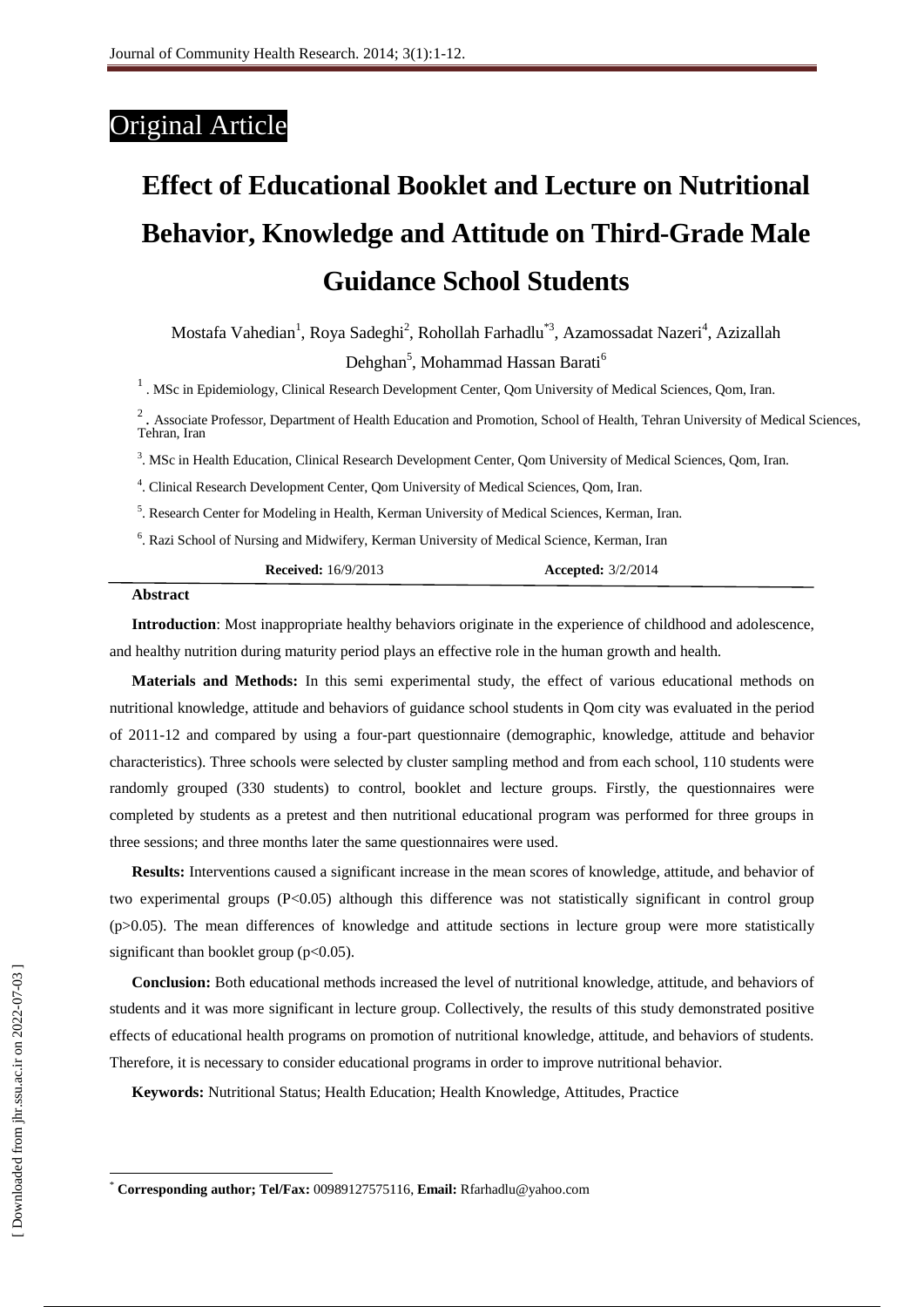# **Introduction**

Adolescence is the transition from chilhood to youth, which is accompanied with spurt physical growth and maturity. This period is one of the most challenging periods of human growth. In this phase, the steady growth of infancy will increase abruptly $[1]$ .

Appropriate foods should be prepared for children in the middle of childhood period (8 to 13 years old) in order to facilitate rapid growth of adolescence period; hence the attention to children's nutrition is of great importance<sup>[2]</sup>. Now the adolescent population of the world is  $1200$  million  $^{[3]}$ . Adolescents make up for the 20% of the total population of the world, of which 84% live in developing countries <sup>[4]</sup>. About 20% of height growth and 50% of weight gain of adults are acquired in adolescence <sup>[5]</sup>. According to aforementioned figures, children are considered as a comprehensive population, who are in priority for interventional strategies. Since weight loss is very difficult as an adult, preventive strategies should be determined on children<sup>[6]</sup>.

Dietary patterns of adolescent are formed during this period, which can affect adolescents' food needs and receiving diets $^{[7]}$ . The nutritional habits of adolescents are different from other age groups. This group inclines to skip meals, eat junk foods, convenience food, following diets to lose weight, and irrational regimes [8].

Comparing the parents and adolescents, adolescents consume more junk and fast foods

and less dairy <sup>[9]</sup>. Adolescents tend to consume meals with their friends outside. Fast foods are convenient and there is a strong tendency to omit main meals and consume industrial snacks. These dietary habits can continue in adulthood and subsequently affect dietary behaviors and the amount of nutrient intake<sup>[10]</sup>.

Prevention of obesity in adolescence is one of the most important health issues. According to the obtained results from the study of sugar and lipid in Tehran, 18 % of adolescents suffered from overweight or obesity and 12- 18% of teenagers between 11-19 years old had hyperlipidemia with the cholesterol level above  $200 \text{ mg/dl}$ <sup>[11]</sup>.

In Iran, obesity is more prevalent in adolescence. According to the reports of WHO in 1988, Iran is amongst the first seven countries in the world in terms of the high incidence of obesity during adolescence [12] .

Obesity in adolescents between 12 -18 years old not only causes depression and threats psychological health, but also it can cause several complications such as cardiovascular diseases, hypertension, diabetes mellitus, colon cancer, and osteoarthritis in adulthood [13].

On the other hand, a study in Iran revealed that 12% of adolescents suffer from chronic energy deficiency based on body mass index and 16% suffer from anemia  $[14]$ . In another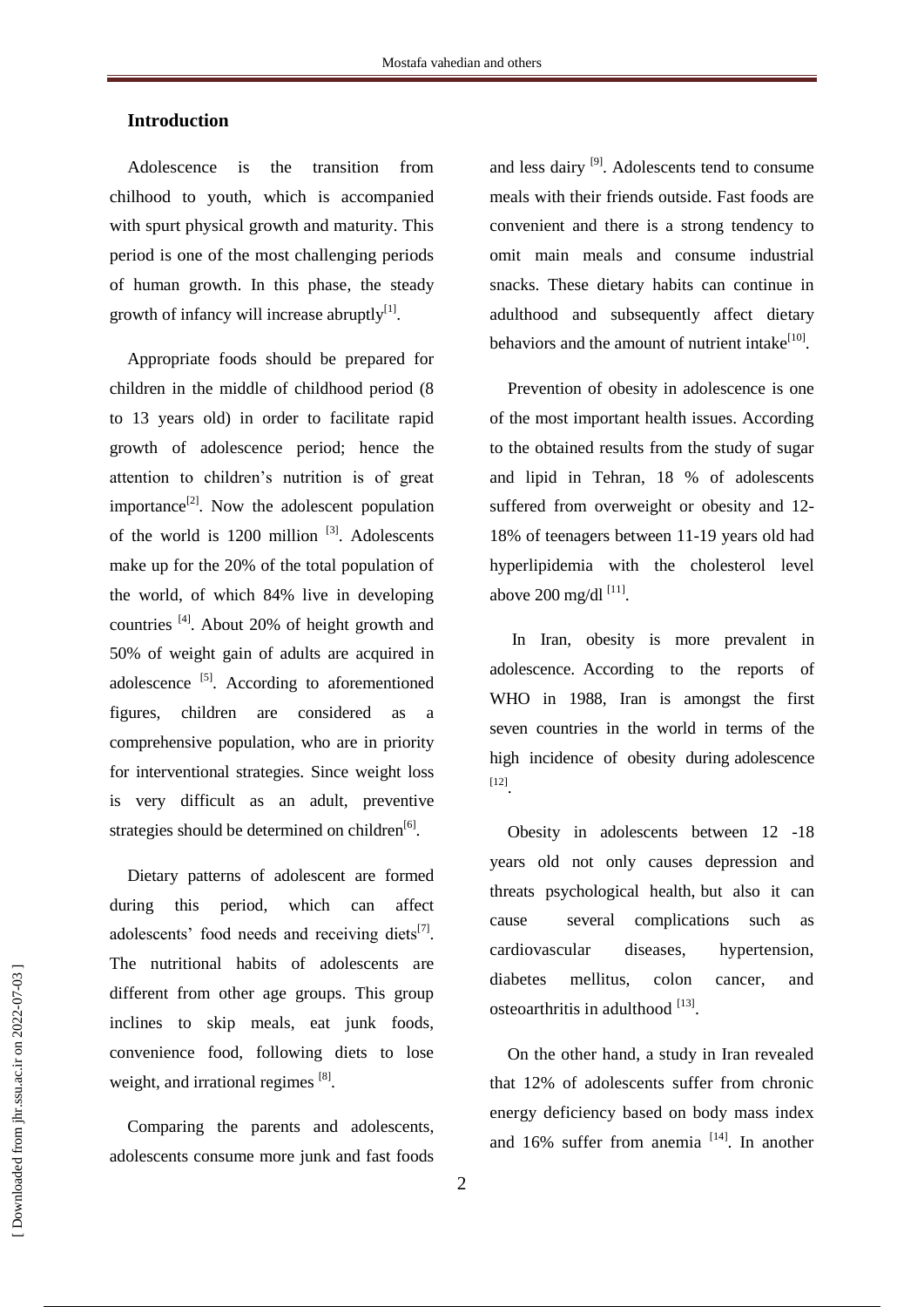research, the prevalence rate of malnutrition amongst Shahrod city students based on weight for age, height for age, and weight for height were 6.6%, 8.1%, and 5.9%, respectively <sup>[15]</sup>. Also, inappropriate food habit is one of the most important factors affecting the development of nutrient mineral deficiency specially calcium, vitaminsB6, A, C, and obvious or hidden malnutrition and subsequently can cause behavioral changes in human <sup>[16]</sup>.

Although general training is considered with the purpose of increasing people's nutritional knowledge, there is a significant gap between what is recommended as received foods and what we see as practical nutritional behaviors. If health enhancement programs are designed based on current knowledge, attitude, and behavior of people, it can be successful in the terms of healthy nutrition [11].

Appropriate nutritional behavior regarding healthy nutrition principals require adolescent's awareness in this field. Although knowledge is not the same as behavior, it can be considered as a determining factor in nutritional behaviors<sup>[17]</sup>

Correction of nutritional behaviors in the childhood and adolescence periods, which are accompanied with ever-increasing stages of growth can have lots of benefits. These benefits include appropriate designing and implementation of the nutritional programs in schools in order to remove nutritional problems and provision of health in this age

group, which can help to increase attention and concentration of students during learning process and improve their performance by eliminating short-time or transient hunger in students with malnutrition [18]. Also, research works have demonstrated that the behavior and health of those children whom did not consume breakfast in long-term are affected. Adolescence is considered as an important period of life, which is accompanied by basic education. In this period of life, nutrition and health are of great importance to make the maximum use of educational opportunities [19].

The appropriate and nutrient snacks during school hours are very important, because around the noon even the students who have eaten breakfast become hungry and this hunger might cause them to attend their classes without necessary concentration for learning, but the quality of their performance and learning ability will increase by consumption of appropriate snacks  $^{[20]}$ . There is no doubt that children who participate in health education and take an active role will reach a better perception of these concepts <sup>[21]</sup>. Since most food habits are formed and fixed in adolescence, it is important to pay attention to nutritional knowledge, attitude, and behavior of adolescence  $^{[18]}$ . The importance of health education in schools is highlighted because of following reasons:

1) Children are more capable of learning

2) Adequate educational factors are accessible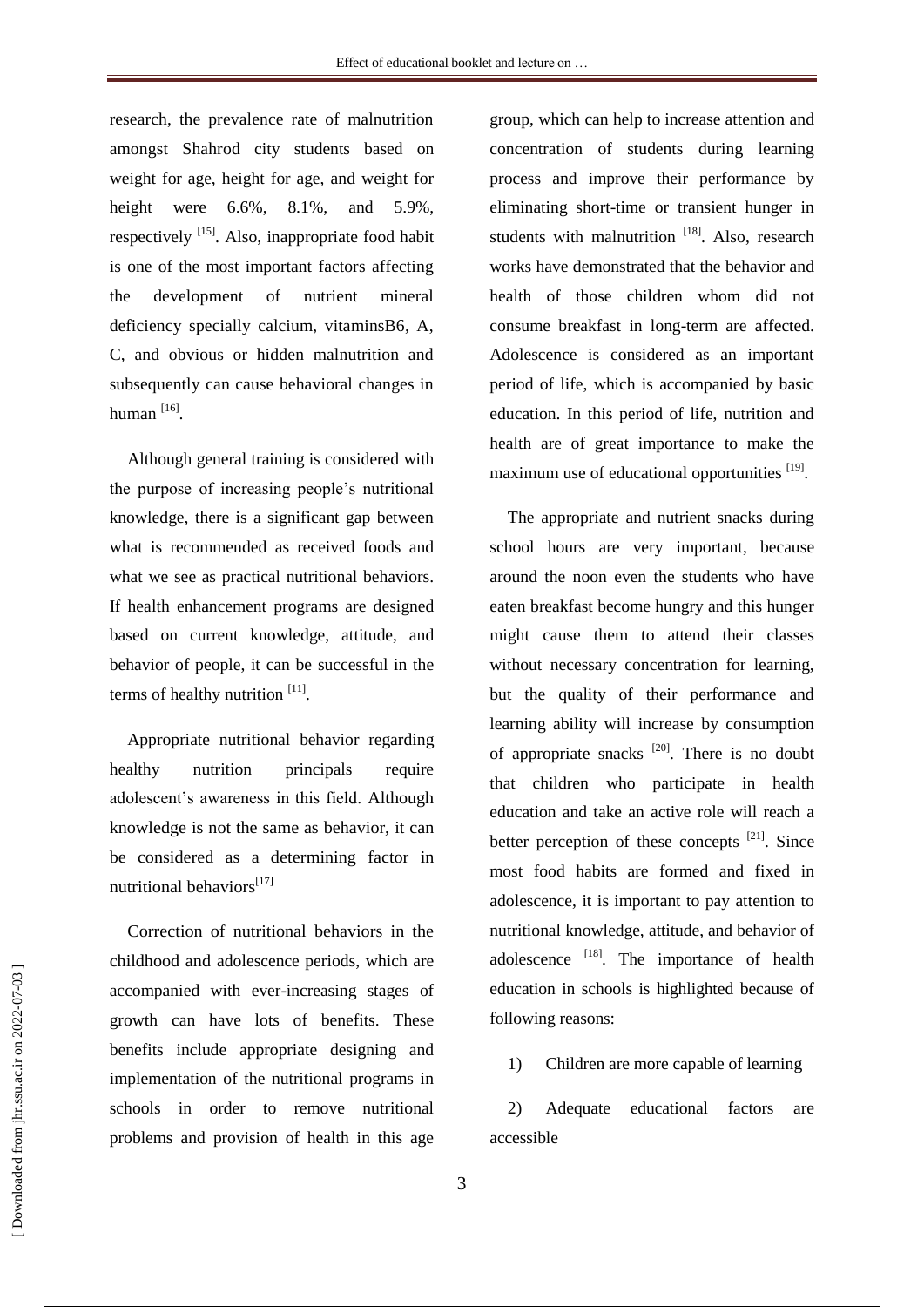3) The compulsory presence of students improves the efficacy of educational programs

4) Increasing the number of students can lead to expanding dimensions of education

The relationship of students with their family and relatives can extend the educational issues  $^{[22]}$ . This study compares the effect of two nutritional educational methods by evaluation of nutritional knowledge, attitude, and behaviors of adolescents in Qom city, specially for guidance school students and suggests appropriate educational methods to decrease threatening nutritional behaviors based on the role of knowledge and attitude in improvement of behaviors.

# **Materials and Methods**

This semi experimental study investigates the effect of two educational methods. One of these methods is using educational booklet, which is considered as one of the most prevalent methods and presents the knowledge and experience, integrally and completely. If this method is accompanied with comprehensive interest, it can lead to increase of knowledge and change of attitude.

Another method consists of lecture, question and answer, and poster. It can be an effective method in increasing the knowledge and attitude of students by using interesting techniques (like poster in this study), presentation of lecture, and questioning about issues misunderstand by audiences or the ones which have not been discussed and remained as a gap in audience mind.

This study was interventional. The evaluated participants in this study were the governmental third-grade male guidance school students in Qom city in 2011-12. The necessary sample size for this study was determined 95 persons with confidence interval of 95% and capacitance test of 80%, but the sample size in each educational group reached 110 persons (330 people totally) because of probability of 10% outflow. Multi stage cluster sampling method was used in this study. At First, four regions were selected randomly from 4 accessible regions. Then amongst governmental male guidance schools in this region, three schools were selected randomly and from each school, 3 classes of third-graders with 34 students in each were chosen. Of these schools, 2 were grouped randomly in experimental groups and one of them in control group.

A four-part questionnaire was used in order to obtain related data. This questionnaire includes demographic, knowledge, attitude, and behavioral parts. The general questionnaire consisted of 12 questions related to demographic, social, and economic information. Knowledge questionnaire consisted of 15 multi choice questions and attitude questionnaire including 12 questions with Likert scale. The behavior questionnaire comprised of 2 parts: 1- 30 optional checklist 2- assessment of nutritional behaviors with 10 questions. The maximum acquirable scores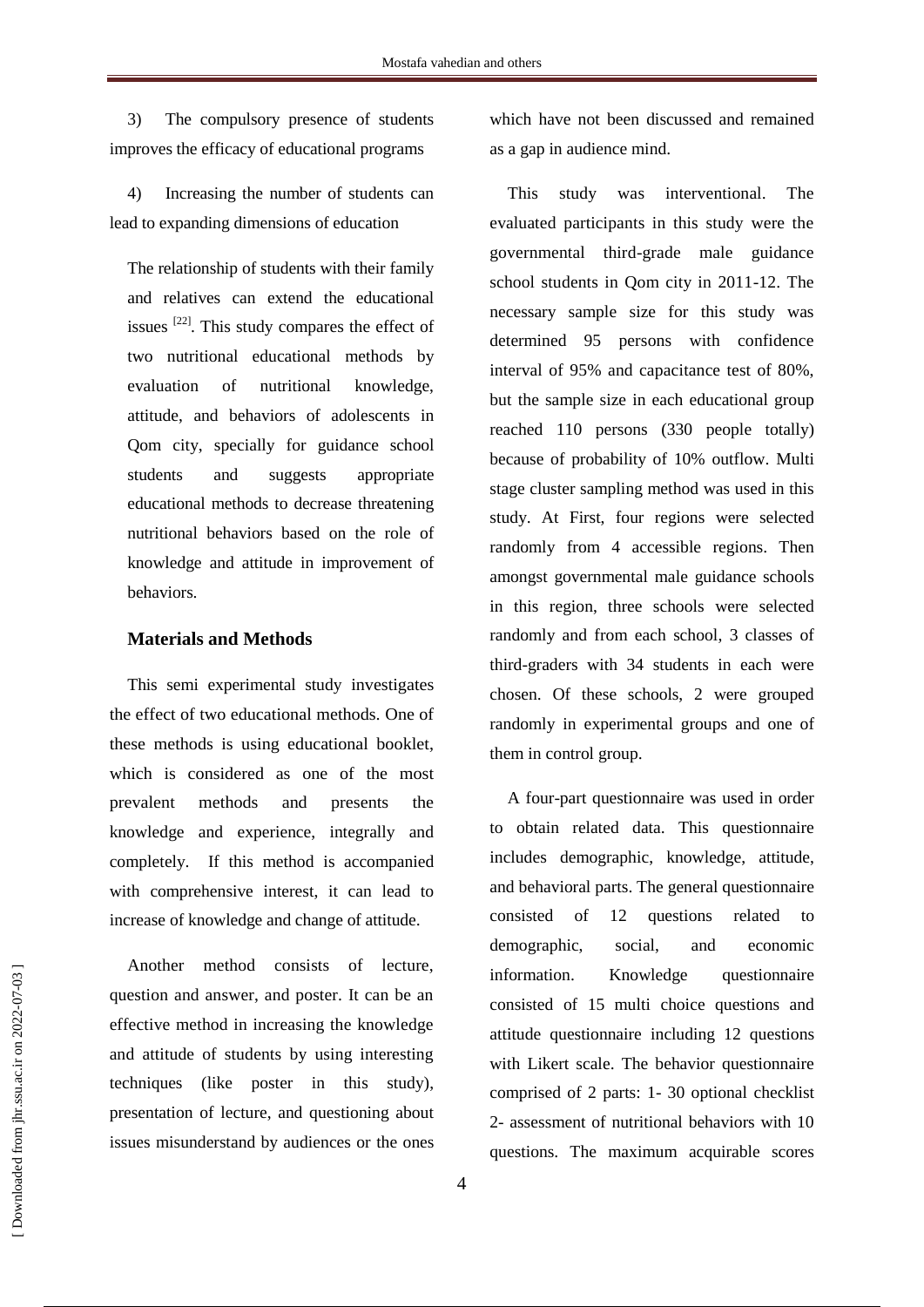from knowledge, attitude and behavior questionnaires were 15, 48 and 50, respectively.

Content reliability was used to determine validity of the questionnaire. For determination of reliability, the questionnaires were completed by 30 students in addition to students participated in the study.

Alfa Cronbach coefficient was 0.84, 0.75, and 0.71 for knowledge, attitude and practice parts, respectively.

Studied independent variables included family dimension, type of home ownership, education level and occupation of father, education level and occupation of mother, grade point average, number of rooms, amount of allowance, extra curriculum programs and history of weight loss diets.

After orientation of students about how to complete the questionnaire and answering their questions regarding this issue, the demographic, knowledge, attitude, and behavior questionnaires were distributed. In order to implement educational interventions, the content of educational booklet was determined by using educational books, valid journals, and articles so that several important nutritional aspects in adolescents (including inappropriate snacks, high lipid, sugar, calorie, junk and convenience food and less vegetable and fiber consumption, fast eating) were determined according to investigations  $^{[23]}$ 24] .

After determination of mentioned parameters and learning capacity of third-grade male guidance school students, the educational content was determined for both educational methods. Then, specific educational method was implemented in all groups except control group.

The implemented educational programs were in such a way that in booklet group, some explanation was given to students about the importance of issue, and then by developing motivation and interest for studying the booklets (giving presents or gifts to students who answer the questions correctly after studying booklets on next session), the booklets were distributed amongst students within 2 sessions and in 2 books.

In lecture and question and answer groups, the training was done during lecture sessions and presenting posters in order to create the sense of curiosity and interest in students and question and answer sessions were held in three one- hour sessions. After 3 months of educational methods, the knowledge, attitude, and behavior questionnaires were distributed between three groups again.

Statistical tests applied in this research included: descriptive statistics, paired sample ttest, ANOVA test, Correlation coefficient and logistic regression model which were done by SPPS 16 software and a value of  $P<0.05$  was considered statistically significant.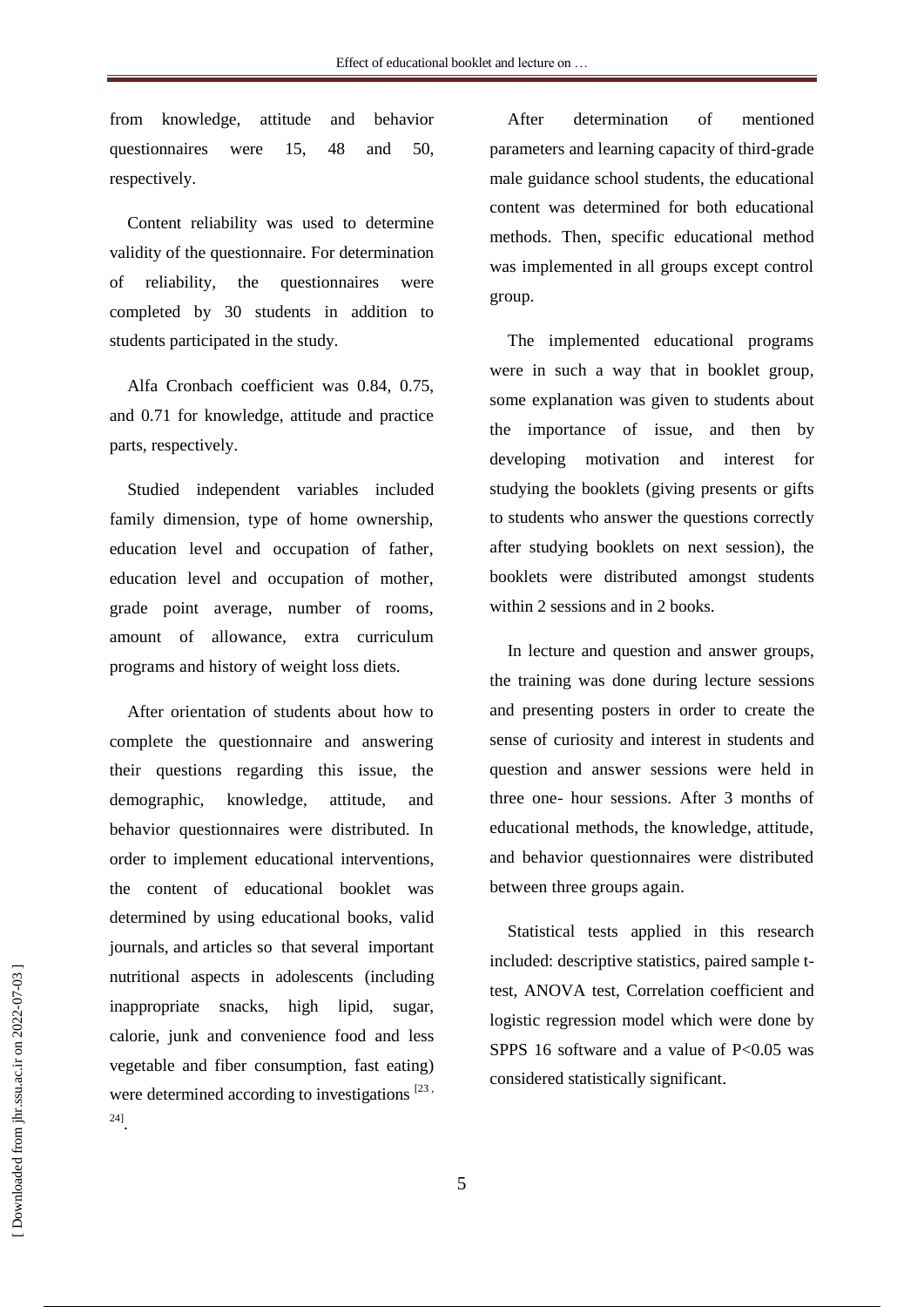### **Results**

All Participants were 15-year old, and were similar in terms of demographic variables such as education level, occupation of father and mother, family income, amount of allowance, the number of home rooms and residence and there were no significant difference between them  $(p>0.05)$ .

According to the result of ANOVA test, the average knowledge score before intervention in control group was a little more than lecture and booklet groups, so that the difference of the mean knowledge scores between booklet and control groups was in significant level of p=0.01 and between lecture and control group was p=0.01. But after educational interventions the mean knowledge score in lecture and booklet groups increased significantly, so that the mean difference between control and

booklet groups and lecture and control groups reached a significant level of p=0.001 and there was a significant difference between 3 groups ( $F=50.32$ ,  $p=0.001$ ). Also there was no significant difference (p=0.672) between booklet and lecture groups before educational interventions, but three months after educational interventions, the mean knowledge score significantly increased in lecture groups in comparison with educational booklet and control group  $(p=0.001)$ .

In conclusion, the test revealed that although there was no significant difference in control group regarding level of students' knowledge after 3 months, in other two groups, both methods of education caused significant increase in nutritional knowledge, which was more evident in lecture group. (Table1).

|                             | Before     |           | After      |      | P-Value   |
|-----------------------------|------------|-----------|------------|------|-----------|
|                             | Mean       | <b>SD</b> | Mean       | SD   |           |
| <b>Control Group</b>        | 7.49       | 2.09      | 7.50       | 2.07 | $P=0.969$ |
| <b>Educational Leaflet</b>  | 8.72       | 1.68      | 9.42       | 2.18 | $P=0.005$ |
| <b>Lecture &amp; Poster</b> | 8.51       | 1.97      | 10.47      | 2.41 | $P=0.000$ |
| <b>P-Value</b>              | $P = 0.01$ |           | $P = 0.01$ |      |           |

**Table 1:**Mean and standard deviation of knowledge scores before and after training course according to educational groups

In assessment of students attitude changes, ANOVA test revealed that there was no significant difference  $(p=0.45)$  between three groups before educational interventions regarding the mean attitude scores. But three months after educational intervention, the mean nutritional attitude score increased significantly  $(F=15.46, p=0.001)$  in comparison to the first stage. Although there was no significant difference  $(p=0.653)$  between the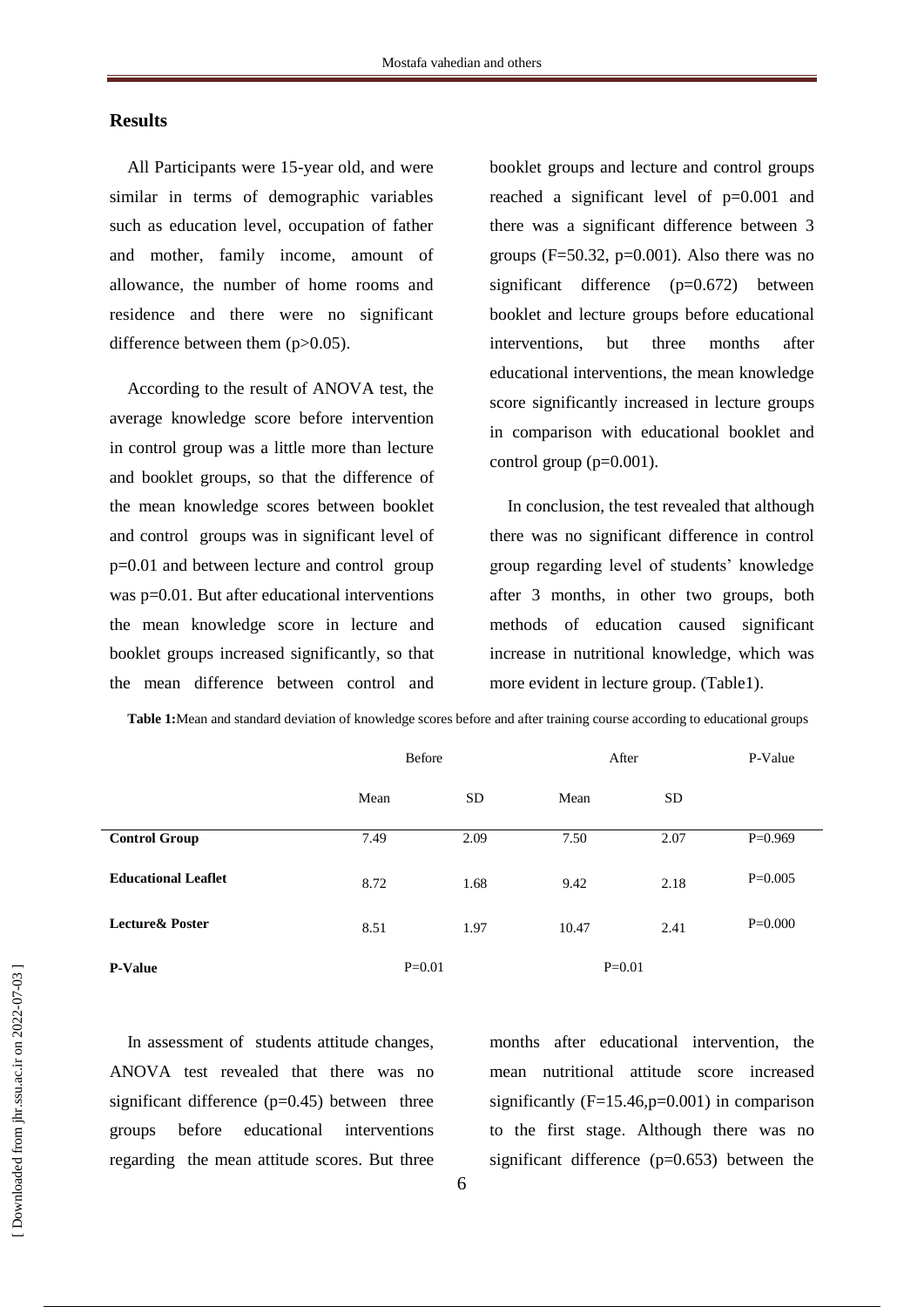mean attitude scores in control group after three months, there was a significant increase in the mean attitude scores in educational booklet ( $p=0.003$ ) and lecture group ( $p=0.000$ ),

so that this difference in lecture group was more significant in comparison with control and booklet groups (p=0.000) (Table 2).

|                             | Before     |           | After     |           | P-Value   |
|-----------------------------|------------|-----------|-----------|-----------|-----------|
|                             | Mean       | <b>SD</b> | Mean      | <b>SD</b> |           |
| <b>Control Group</b>        | 35.40      | 6.63      | 35.74     | 5.46      | $P=0.653$ |
| <b>Educational Leaflet</b>  | 35.91      | 6.38      | 38.14     | 5.69      | $P=0.003$ |
| <b>Lecture &amp; Poster</b> | 36.49      | 6.39      | 39.84     | 5.31      | $P=0.001$ |
| <b>P-Value</b>              | $P = 0.45$ |           | $P=0.001$ |           |           |

**Table 2:** Mean and standard deviation of attitude scores before and after training course according to educational group

ANOVA test demonstrated that there was no significant difference (p=0.71) between the mean behavior scores before educational interventions amongst three groups. Three months after educational interventions the mean behavior score in lecture group

significantly increased in comparison with the former level  $(P=0.01)$  and with control group  $(P=0.01)$  but this difference was not significant in comparison with booklet group  $(P=0.965)$ (table 3).

|                             | Before    |           | After    |           | P-Value   |
|-----------------------------|-----------|-----------|----------|-----------|-----------|
|                             | Mean      | <b>SD</b> | Mean     | <b>SD</b> |           |
| Control group               | 33.47     | 6.27      | 34.15    | 4.8       | $P=0.361$ |
| <b>Educational Leaflet</b>  | 34.7      | 5.63      | 35.67    | 4.15      | $P=0.01$  |
| <b>Lecture &amp; Poster</b> | 33.94     | 4.89      | 35.70    | 4.85      | $P=0.01$  |
| <b>P-Value</b>              | $P=0.018$ |           | $P=0.71$ |           |           |

**Table 3:** Mean and standard deviation of practice scores before and after training course according to educational group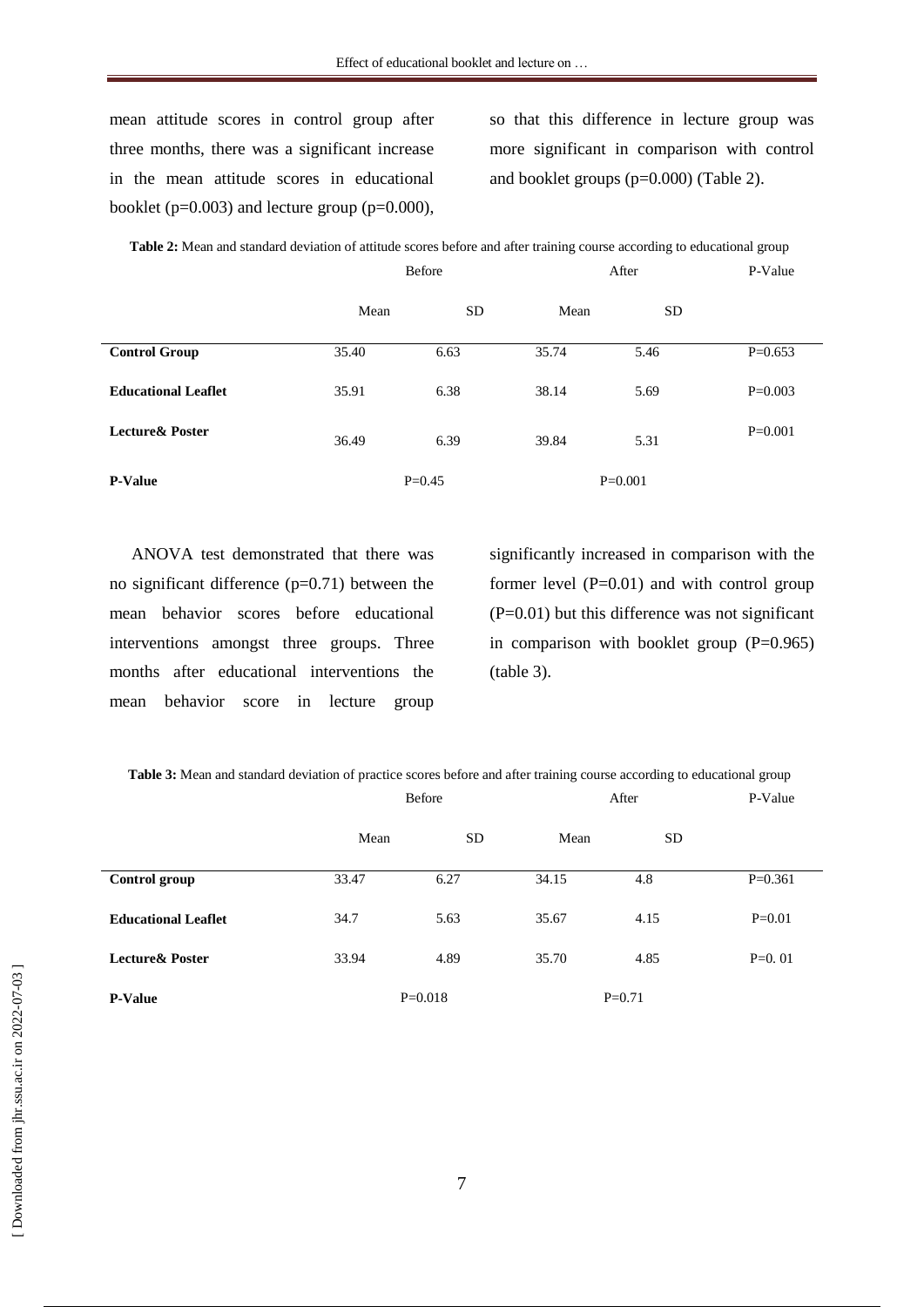# **Discussion**

The results of this study showed that there was no significant difference in the level of student knowledge in control group after three months. Both educational methods led to a significant increase in the level of nutritional knowledge, attitude, and behavior of students in two other groups. The mean difference in knowledge scores in lecture and question and answer groups, was significantly more than educational booklet group  $(p<0.05)$ .

There was no significant difference in the mean attitude scores in control group after three months  $(p=0.653)$ . The mean attitude scores significantly increased in educational and lecture groups, so that this difference in lecture group was significantly more than educational booklet and control groups  $(p<0.05)$ .

Taslimi conducted a study in order to compare the effect of two nutritional educational methods on knowledge, attitude and behavior of first grade guidance school female students in Tehran. After 4 weeks of implementating 2 educational methods (educational booklet and group discussion), it was observed that attitude scores in educational booklet group intervention were significantly different before and after the intervention  $(P=0.001)^{[25]}$ .

In a study conducted by Mohammad Pour in order to determine the effect of educational booklet on attitude of groups after intervention, there was no significant difference  $(P>0.05)^{[26]}$ . There was no significant difference in the mean behavior scores before educational intervention between three groups  $(p= 0.71)$ but in lecture group the mean behavior scores increased significantly three months after educational intervention in comparison with former intervention  $(p=0.01)$  and with control group (p=0.01), although this difference was not significant in comparison with booklet group (p=0.965).

According to mentioned results, it can be concluded that in the current study, both methods of training were effective in increasing the level of nutritional knowledge, attitude, and behavior of students, but the question and answer and lecture methods (with poster) were more effective in increasing the level of knowledge and attitude, due to several advantages including mental activation and promotion of some skills such as innovative thinking and active participation in learning [27] .

The results of other studies regarding the level of nutritional knowledge and attitude of people before and after education and the difference in knowledge and attitude after education are congruent with the results of the current study. Also, in another study, to compare two nutritional training methods about breakfast on knowledge and behavior of female fourth-grade elementary school students of six regions in Tehran in 2002, there was a significant difference in the mean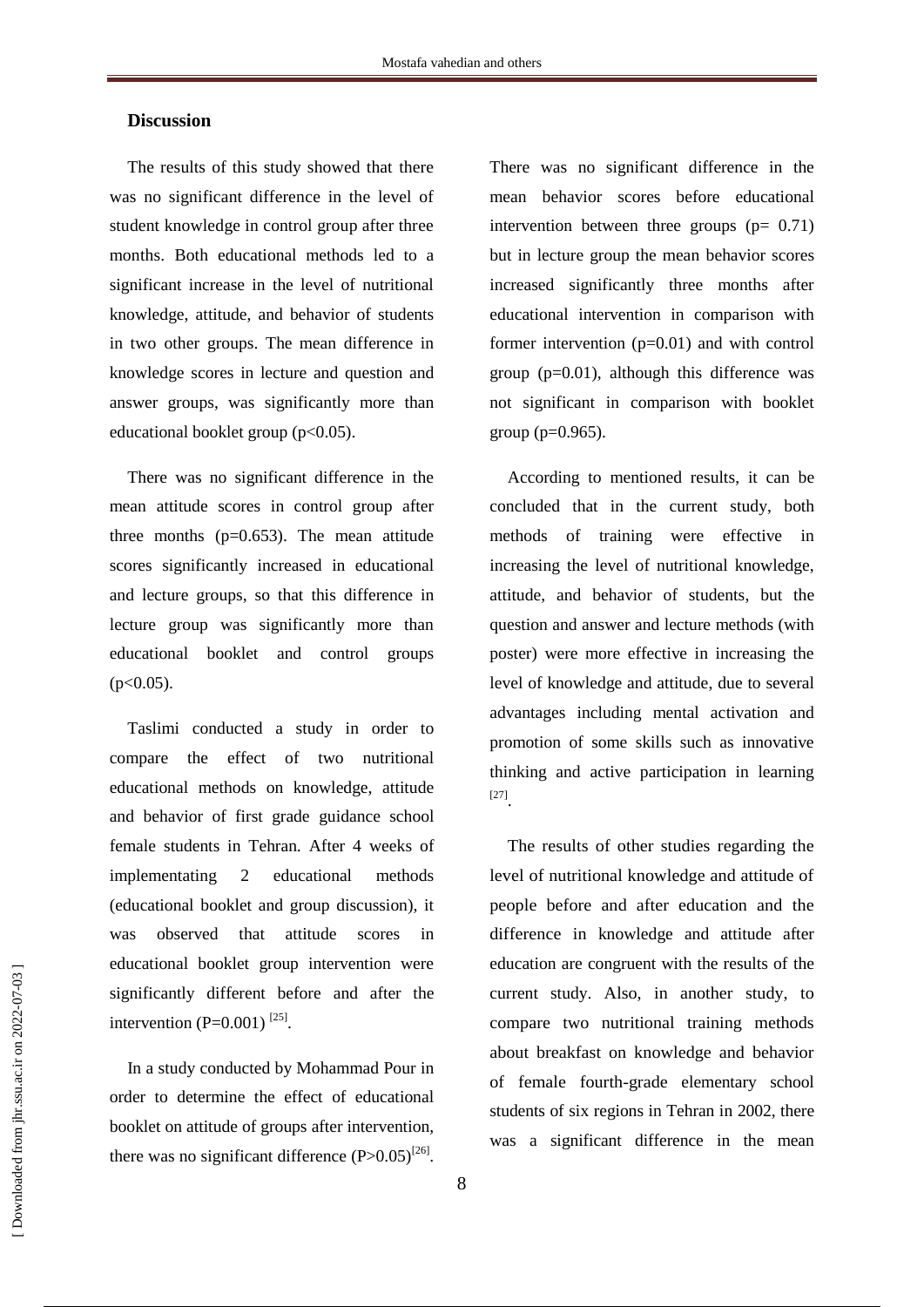difference scores between three groups, so that this increase in knowledge scores of educational lecture group (p=0.001) was more significant than control and booklet groups<sup>[28]</sup>.

In another study conducted to compare the effects of two health education methods (booklet and group discussion) for prevention behaviors of obesity on 280 governmental elementary students of first region in Tehran in 2006-2007, the results demonstrated that interventions caused significant increase in mean knowledge and attitude scores of both groups  $(p=0.001)$ .

The mean difference of knowledge score in discussion group was significantly hogher than educational booklet group  $(p=0.001)$ . Both training methods caused significant increase in nutritional knowledge and attitude in their awareness of obesity in elementary students, which was more significant in discussion group<sup>[29]</sup>. Byrd-benner et al conducted a study to determine the effect of nutritional education on nutritional knowledge and attitude of students and results revealed that interventional group significantly acquired more knowledge scores  $(p=0.001)^{[30]}$ .

In a study in New Orleans, which was conducted to determine the effect of education on the level of knowledge, attitude and behavior about consumption of vegetables and fruits by implementing educational workshop for correction of schools nutrition habits, the level of knowledge and attitude in experimental group was significantly more

than control group  $(p=0.001)$  <sup>[31]</sup>. Based on a study conducted by Kim et al on children, after implementation of nutritional education interventions, there existed a significant increase in the mean knowledge (P˂0.005), perception (P˂0.005), and behavior (P˂0.005) scores in intervention group in comparison with control group  $[32]$ , which is congruent with the results of current study. Fahlman et al conducted a study on awareness of guidance school students and observed a significant increase in nutritional knowledge scores in intervention group in comparison with control group, which improved their behavior and increased selfefficacy of control group  $[33]$  that is in congruent with current study. Other studies found similar results  $[34-36]$ . The limitations of this study were lack of parents' (especially mothers') cooperation because of the problems with gathering them for simultaneous education of parents and children.

#### **Conclusion**

However, education in different aspects has significant effect on nutritional knowledge, attitude, and behavior of students, but based on the result of the current study and other similar studies, adding educational contents related to healthy nutrition to educational books, serious attention toward this issue in the class, practical cooperation of parents (specially mothers) in order to increase their knowledge and attitude, and correction of nutritional behaviors in students seems necessary due to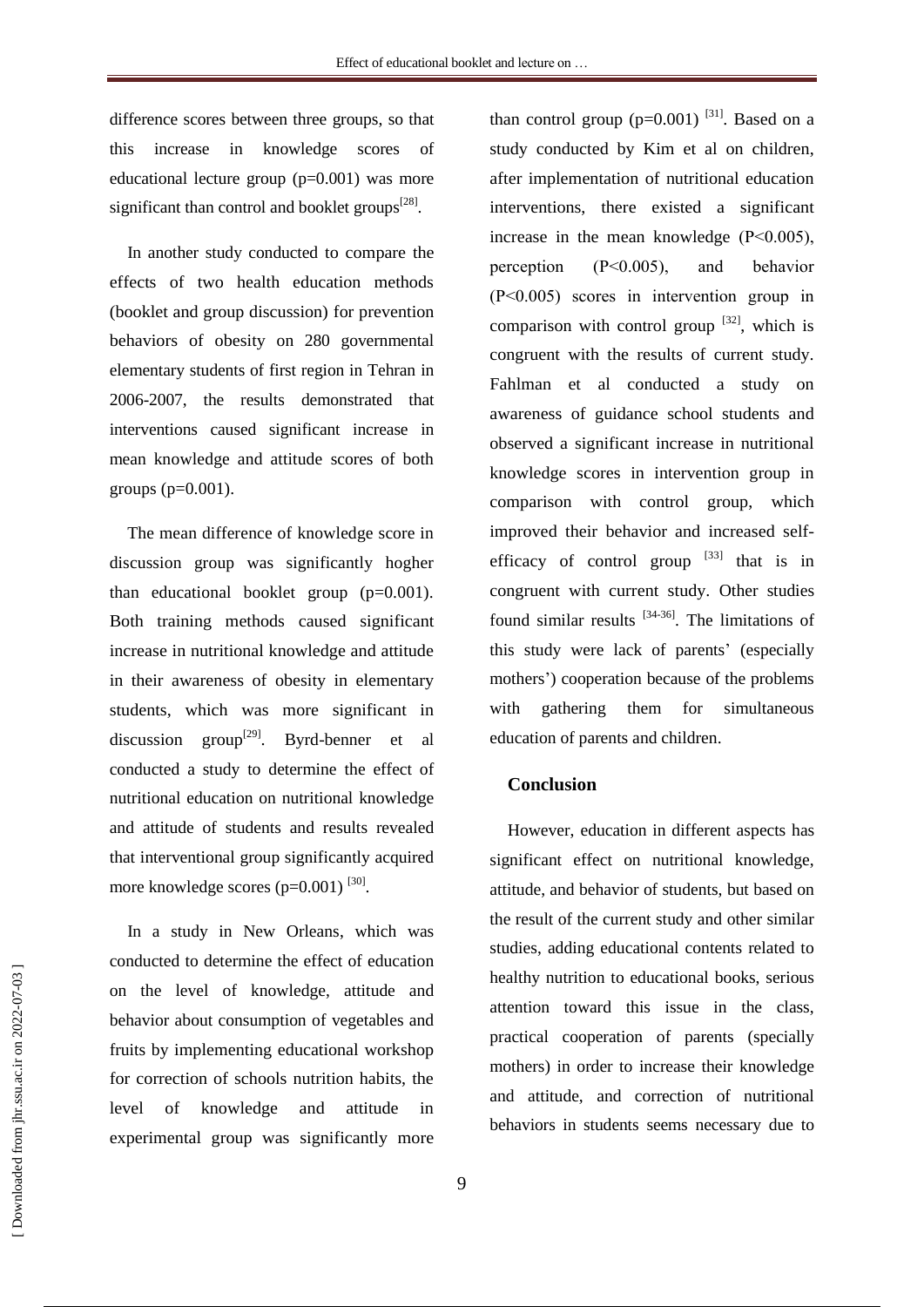weakness of nutritional knowledge and attitude of students.

#### **Acknowledgmnt**

Authors would like to appreciate the heads of research department of education in Qom

and the heads of the departments of education in fourth region and the heads of schools who were of great help in this study.

#### **References**

- 1. Sajjadi P, Foroozani M. Nutritional Status Assessment and Comparison of 14 18 year old girl students of governmental and non-profit high schools in Babol in 1373-74. The fifth Iranian nutrition congress articles abstract. 2000. P. 105 [in Persian].
- 2. Hoseini Poorabdollahi P.The nutrition problem of children in school ages.zeitoon scientific and cultural jurnal. 1998; 2(2): 24 [in Persian].
- 3. Fallah H, Keshavarz A, Hoseini M, et al. Survey of Nutritional Status of 11 14 year old students of governmental schools in Damghan. Semnan Med-Sci University Magazine. 2006; 7: 53-60 [in Persian].
- 4. Pour Aram H, Aminpour A, Kalantari N, et al. Anthropometric indices of weight, height, fat under the skin and body mass index (BMI) in girls' high. school students in urban and rural AstanehAshrafieh in academic year 79-1378. Med-Sci College Magazine of Gilan Med-Sci University. 2003; 12: 52-60 [in Persian].
- 5. DoostMohamadian A, Keshavarz A, Dorosti A, et al. Evaluate the nutritional status and the relationship between physical activity and dietary attitudes with body mass index of 14-18 year old high school girls in Semnan. Magazine of Semnan Med-Sci University. 2005; 6(3):187-94 [in Persian].
- 6. Anderson JB. The status of adolescent nutrition. NutrToday. 1991; 26(2):7-10.
- 7. Dehghan M, Danesh N, MerchantAT. Childhood obesity prevalence and prevention. Nutrition Journal. 2005;24( 4):1-8 [in Persian].
- 8. Morgan SL, Weinsier RL. Fundamentals of Clinical Nutrition. 2nd ed. Missouri: Mosby. 1998;17: 96- 101.
- 9. Dadkhahpiraghaj M, Omidvar N, Mehrabi Y. Familialsimilarities in weekly food frequency consumption:comparison of adolescents girls (15-17 year) with their.2009;14(2):21-8 [in Persian].
- 10. Story M, Neumark-Sztainer D, Frernch S. Individual and environmental influences on adolescent eating behaviors. J Am Diet Assoc. 2002; 102 (3): 40-51.
- 11. Azadbakht L, Mirmiran P, Momenan A, Azizi F. Assessment of the knowledge, attitude and performance of high school students in district No.13 of Tehran about healthy nutrition. IJEM. 2004;5: 416-409 [in Persian].
- 12. Dehghan M, Akhtar-Danesh N, MerchantAT. Childhood obesity, prevalence and prevention. Nutr J. 2005; 4:24.[ in Persian].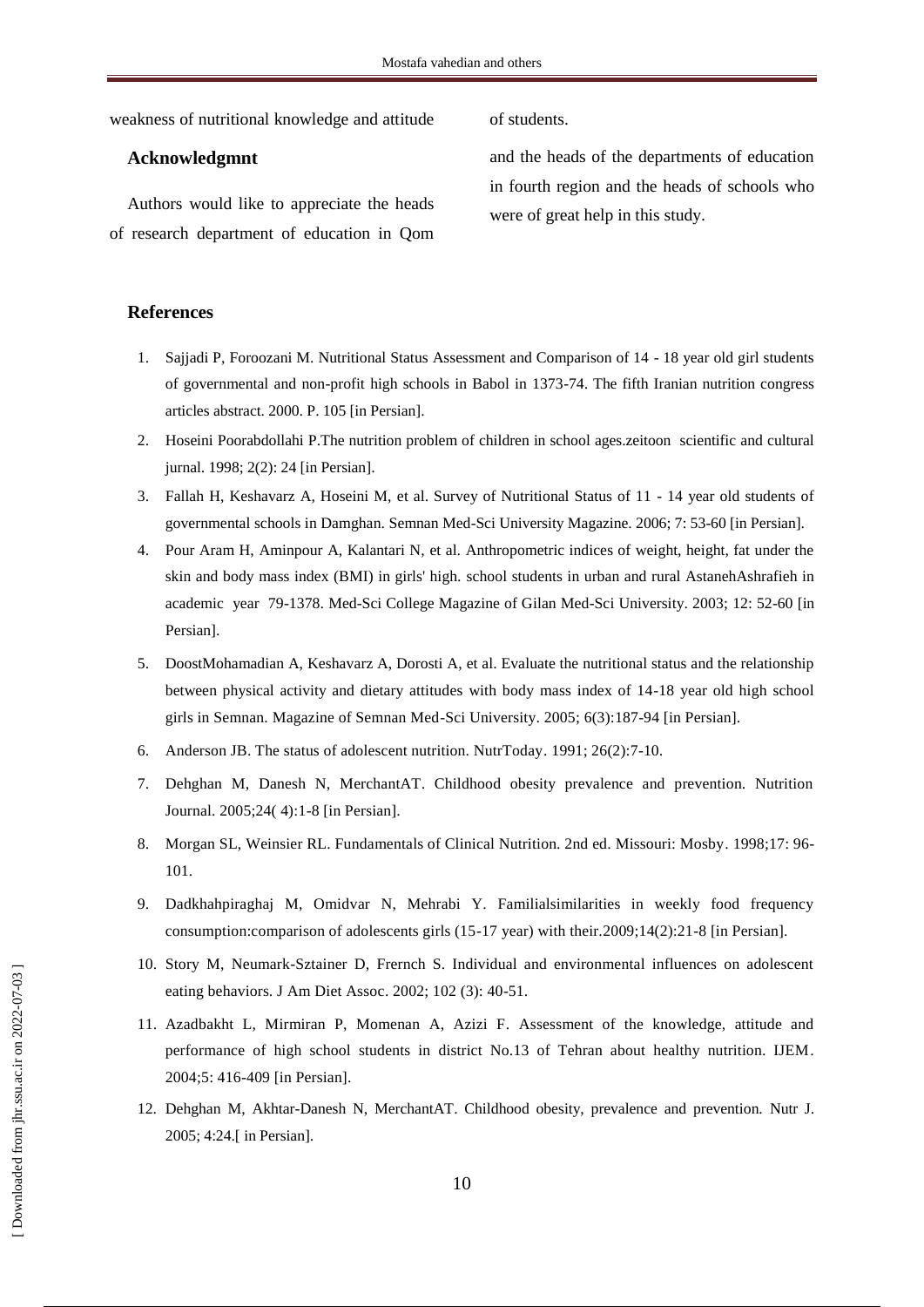- 13. Salem Z, Vazirinejad R. Assessment of anthropometric indices in guidance and high school girls of Rafsanjan in 1386. Hormozgan Med Magazine. 2009; 13: 47-53 [in Persian].
- 14. Amani R. Survey of Lifestyle-related nutritional aspects of girl students in dormitories of Ahwaz Universities. Ahwaz Med -Sci Magazine. 2004; 42: 54-61 [in Persian].
- 15. Elvarianzade M, Hoseinzade S. Evaluation of Shahrood school students' nutritional status and its effective factors in 1383. Scientific Magazine of Semnan Med- Sci University. 2005;7: 34-7 [in Persian].
- 16. Ries CP, Kline K, Waver SO. Impact of commercial eating on nutrient adequacy. JAmericDieteAssoc. 1987;87:463-68.
- 17. Hoobine M A, NazarieHesari S, Hosein D, et al. Evaluation of Ahwaz high school girls' nutritional knowledge and education effect on it. JournalofBirjand Med-Sci University. 2008; 16: 23-31 [in Persian].
- 18. Afrooz Q. Issues in psychology and education of children and adolescents, 1st Edition. Tehran: Olia o Morabian Pub; 1992; 12-26 [in Persian].
- 19. Ghasemi H .Physical growth of school child in city and village.1984;4(6):222[in Persian].
- 20. Ooth M, Okely A, Denney Wilson E, et al. NSW Schools Physical Activity and Nutrition Survey (SPANS). Sydney: NSW Department of Health 2010;13:1-41.
- 21. Poorabdollahi A, GhaemmaghamiSG. The evaluation of nutritional habits in Tabriz primary student .The Third congress of Iran Nutrition,Isfahan Med- Sci University1994.
- 22. Khalag M ,Mohammadizeidy E. The evaluation of nutrition education on the knowledge and practice of primary school students in ghazvin, journal of Shahrekord Medical science. 2006;8(1):41-9[in Persian].
- 23. Egger G, Pearson S, Pal S. Individualising weight loss prescription -a management tool for clinicians. Clinical practice. 2006; 8: 591-4.
- 24. Dorosti A, Tabatabaei M. Realation of nutritional factors and obesity in the primary students of ahwaz 82-83.Tehran Med Magazine. 2005;15(1):7-17[in Persian].
- 25. TaslimiM, Jazayeri A, Keshavarz A, et al. Comparison between the effect of two methods of health education (booklet and group discussion) on the guidance school girls nutritional knowledge,attitude and practice in Tehran. Magazine of Tehran Med-sci University. 2004 [in Persian].
- 26. MohammadpoorAhrangani B. Evaluation of the effect of booklet on the guidance school girls nutritional knowledge,attitude and practice in Tehran. Magazine of Tehran Med-sci University. 2000[in Persian].
- 27. Safari M ,ShogaeiZadeh D. Theories,models and methods of Health education and promotion . pub:sobhan. 1391: 23-4.
- 28. Angoorani P. Comparison between the effect of two methods of health education (booklet and lecture)aboutbreackfast on knowledge and behavior in primary school girls students in tehran82-83. (Dissertation for MA degree of Health Education), Med-sci University of Tehran. 2003;17(1):58-69 [in Persian].
- 29. Soleimanekhtiary Y, Shojaeezadeh D, Zeraati H. Comparison between the effect of two methods of